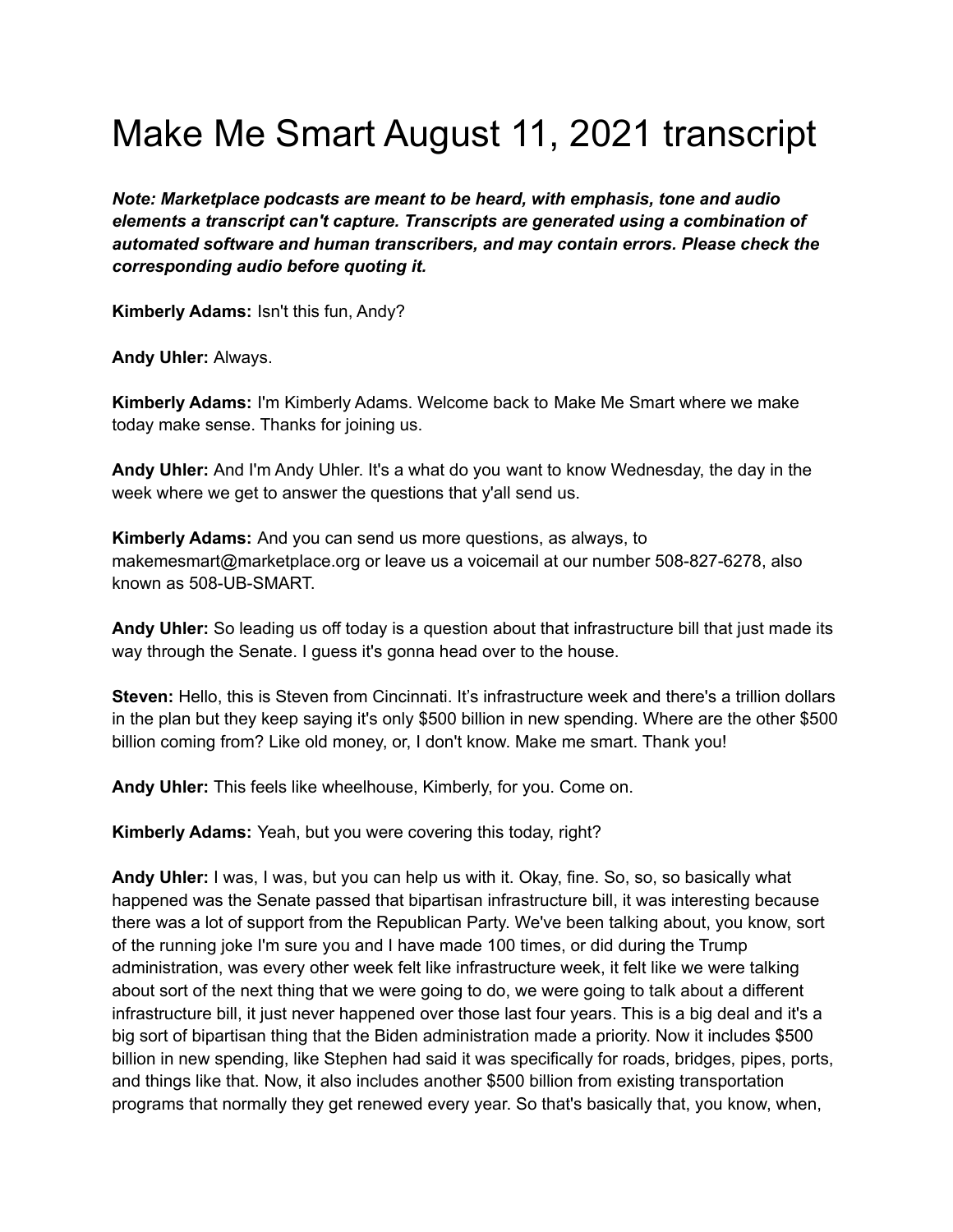when, when senators, when folks talk about a trillion dollars, I think that's where they're sort of getting that number, is that that was already going to be spent, that was another, so there's another new \$500 billion that is part of this deal to be used for a whole bunch of different things. Kimberly was saying that I, I looked at this today actually, plug, plug for Marketplace, we have a story today about energy infrastructure. So basically \$73 billion has been allocated to update, for instance, the electrical grid and power infrastructure. So I looked at sort of what this bill will mean and could mean for existing infrastructure, for updates to sort of the way that we think about energy, especially in the context of the energy transformation that we've all sort of been talking about for a long time. There's other stuff in this bill though, Kimberly.

**Kimberly Adams:** Yeah, I mean, to dig back into the sort of old versus new money, they're also pulling unspent COVID-19 relief funds, also putting some additional taxes on people trying to realize their gains from cryptocurrency sales, and a couple of other sort of nips and tweaks and pulling money from, from programs that maybe didn't spend it all. And I think there's even some like, undistributed unemployment funds. And so all of that kind of can be clawed back, reallocated, or maneuvered in order to get that pot of old money. But then yes, there is a pot of new money for new programs that didn't have any existing funding before. But, you know, senators want a big dollar number to take back to their districts, especially on that sort of roads and bridges part, you know, you can stand in front of a decrepit old bridge and say, you know, I went to Washington and got this money to get this fixed and let's, you know, put the shovel in the ground and cut the ribbon and all this stuff. And it's a very popular thing to do, which is why we hear about infrastructure week all the time. Now then, we're one of the things you'll also hear about in addition to this new and old spending is whether or not it's--air quote--paid for.

## **Andy Uhler:** Paid for itself, right.

**Kimberly Adams:** Now, yeah, people in Congress like to say that things are paid for, which can be fact checked, and the CBO is saying no, there's, this is going to contribute to the deficit. But let's just keep in mind, we also heard from a lot of Republicans that those tax cuts were going to pay for themselves, and they did not. And so this expectation that new spending has to pay for itself is something that is usually called upon by one party when they're not in power. So Democrats complain about the Republican tax cuts not paying for themselves, people who are not in support of this legislation are complaining about it not paying for yourself—itself--you've got some really fiscal conservatives and some of the think tanks around DC that have been saying don't contribute to the deficit at all, that dislike it all, and they want everything paid for. But it's, it's the argument in Washington that never quite seems to end. But I will point out that our girl Heather Long, who sometimes shows up at the weekly wrap on Marketplace, but who's also just a lovely human being, has a really good breakdown in the Washington Post of where all of this money is allocated to go right now, of course it could change once it gets to the house. But that is the bill. And our next question comes from Matt in Ohio. He wants to know how do Olympic athletes get paid? Is it like the Avengers where they just get paid in exposure? Or are they primarily paid through deals with advertisers? Andy, you're our sports person, go.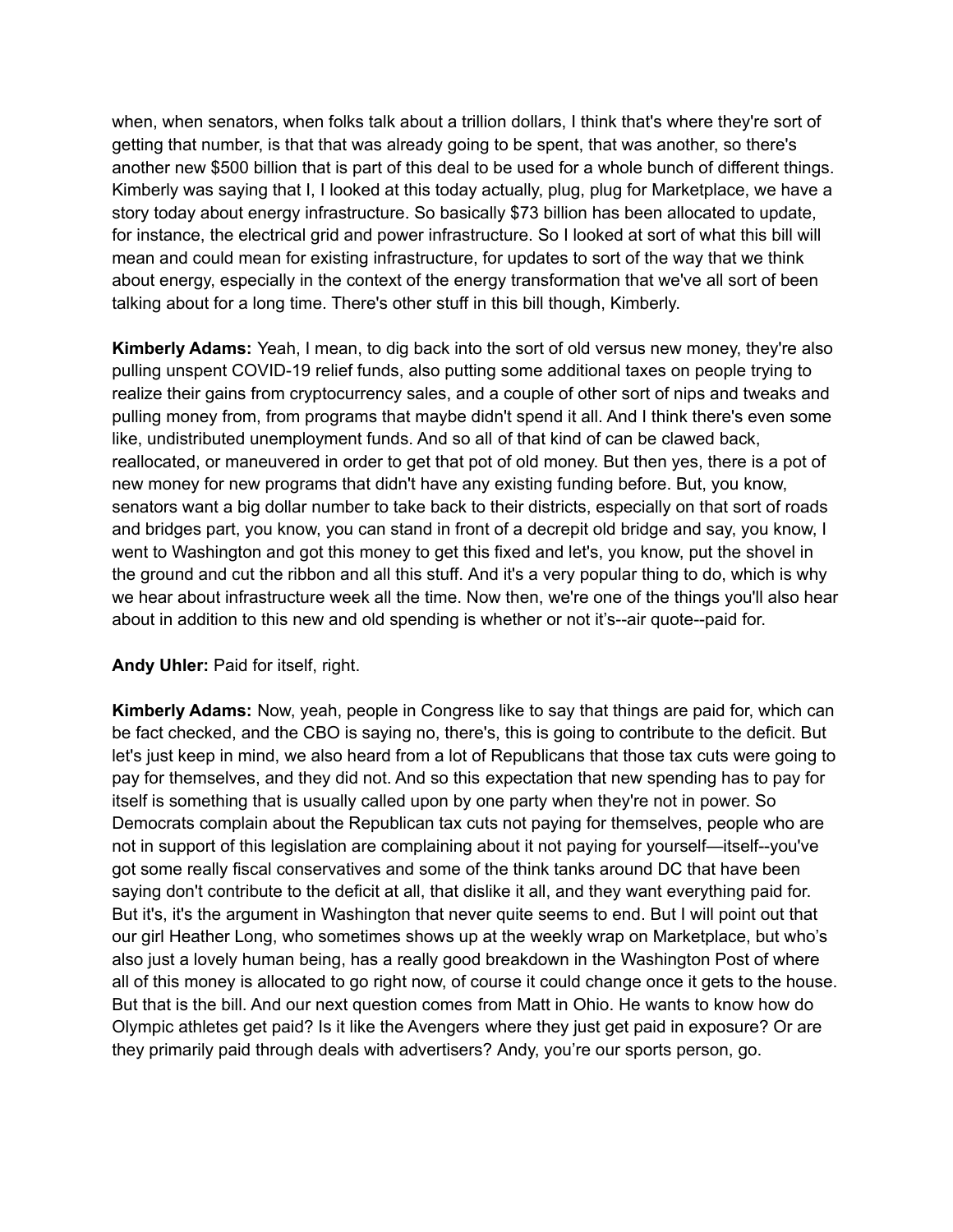**Andy Uhler:** I was gonna say, this does feel a little bit wheelhouse for me too. So in generally, in generally, in general, Olympic athletes are not well paid. They're not, they're not well compensated for what they do. A lot of folks used to--you hear a lot of sort of testimonials about "I'm putting off earning money, I'm putting off sort of making a living to aspire toward the Olympic dream," right? It's this sort of win a gold medal and sort of commit to that, because the way that it works, the International Olympic Committee, the IOC, which, say what you will about the IOC, I mean, it feels like there's a lot of money in the IOC that just doesn't get redistributed and doesn't go sort of, go anywhere. So the IOC doesn't actually pay anybody for competing at the Olympic Games, or even for winning medals. Now, individual countries, I read about China, specifically, sort of lavishly giving things, cars, houses, things like that, to its Olympic athletes, especially if they win. In the United States, it's basically sort of a monetary gain if you win a medal. So \$37,500 for every gold medal won, \$22,500 for silver, 150,000--or \$15,000 for bronze. And then you also have those athletes, I think what our question here was, was sort of asking about sort of the advertisement dollars, the sponsorship deals. You have, of course, your Simone Biles', you have, you know, Michael Phelps and people like that who made tons of money and continue to still make money on those advertising dollars and those sponsorship deals. But those are absolutely the minority here. Most of the people who, you know, if you're a fencing expert, if you're, if you, you know, are an expert in equestrian stuff, you're gonna have to pay for the horse, you're gonna have to pay for the stable, your bills are going to add up. And sort of the compensation that you get for even winning is pretty low. You know, there was a survey of elite athletes--

**Kimberly Adams:** I was about to say, unless you live in Singapore, in which case if you win a gold medal, you get like, almost \$800,000--I'm sorry--\$737,000 if you win a gold medal and you're from Singapore.

**Andy Uhler:** Exactly. So, so, so the way that they, the way that different countries treat winning a medal at the Olympics and the compensation that goes along with it, you're right, it varies, varies very much. But a lot of athletes are, you know, they're not making a whole lot of money and they're sacrificing a lot to sort of do what they love to do, but also to entertain folks who are watching the Olympics, right?

**Kimberly Adams:** Yeah, Marissa found this--our wonderful producer Marissa found this study the advocacy group Global Athlete did a survey that was featured in an AP article where they surveyed 491 athletes across the country, and many of them struggled to, said they were not financially stable. One person said, you know, I don't have a pension plan, no chance of structural income over a longer period of time. My parents still have to help me pay for my food. People have bake sales, like you said, GoFundMe pages. So it's, it's not necessarily the most lucrative thing; for, for many Olympians it, they're, they're in it for, for the sport, while other people get really, really rich off of it.

**Andy Uhler:** Right. Those different executives at the IOC. You're right, it's, you know, you hear those sort of harrowing tales of people, you know, Olympians on, you know, applying for food stamps and things like that. I mean, it's real. Because the way that we sort of individually, the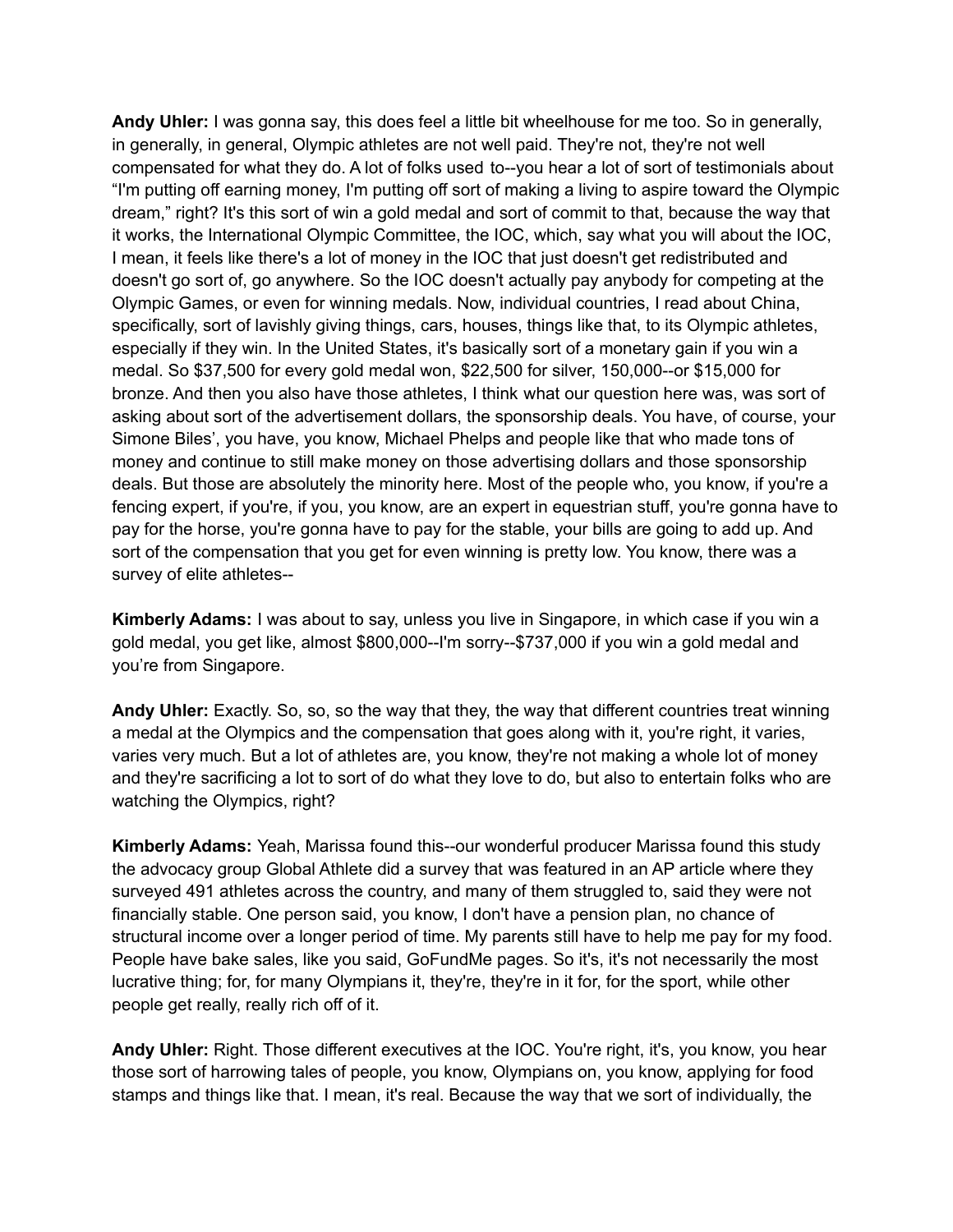United States has set it up, it's just not, not well compensated. I was actually thinking about it in the context of college athletes. I've been doing a ton of reporting on sort of the changes that's happening to college athletics and the NCAA and compensation for student athletes. I couldn't help but sort of draw the comparison here with Olympic athletes where you're just, you're doing, you're an absolute elite athlete and you're the best at something, and somehow so many other people are making so much more money off of your expertise than you are. I think things are changing in college sports for the better, and I think students are going to be compensated, they're certainly going to be compensated for their names and images and likenesses. But I think we are close to athletes in colleges getting paid. I honestly think that. And it feels like it needs to get there for the Olympians.

## **Kimberly Adams:** Okay.

**Andy Uhler:** Our next question--sorry if that, that felt somber, but, you know.

**Kimberly Adams:** Yeah, we can't be like, downers all the time. People are starting to complain about me on Discord.

**Andy Uhler:** Our next question comes from Danielle in Baltimore.

**Danielle:** I have a question about the cost of COVID testing. With all the mandates that are starting to come out from companies and parts of the federal government requiring people to be either vaccinated or submit to weekly COVID tests, who's bearing the cost of all those tests?

**Kimberly Adams:** Depends on your employer and what you do and what the rules are. So the New York Times dug into this. Yeah, sort of, yeah. The New York Times dug into this and found that routine COVID test can cost anywhere from \$50 to \$100. Now, when the federal government was trying to get everybody tested all the time to sort of see where the pandemic was going, they said that insurance companies had to cover the costs of tests ordered by your doctor, but routine employer tests don't have to be covered by insurance. And yes, there were free testing sites and things like that, but at least here in DC and in many other places, they ask you if you have insurance and if you have insurance, they ask you to provide it. So getting back to the employers, some employers are picking up the tab and saying because we want people to be tested, we want to encourage testing, it's going to be free. We're going to cover it. For example, the US government, which is asking or telling people who are not vaccinated and rolling out more and more vaccine requirements, unvaccinated workers, they need to get regular testing and show proof of a recent test. And the US government, aka us, taxpayers, picking up the tab for those tests. On the other hand, there's the example of Rhodes College, for example, which is charging unvaccinated students that don't have a religious exemption or something like that \$1500 per semester for Coronavirus testing to--they said in the write up about this that they don't want their students who are vaccinated to have to bear the cost for these unvaccinated students. And then MGM Resorts is charging like, their workers \$15 as like a copay or something like that.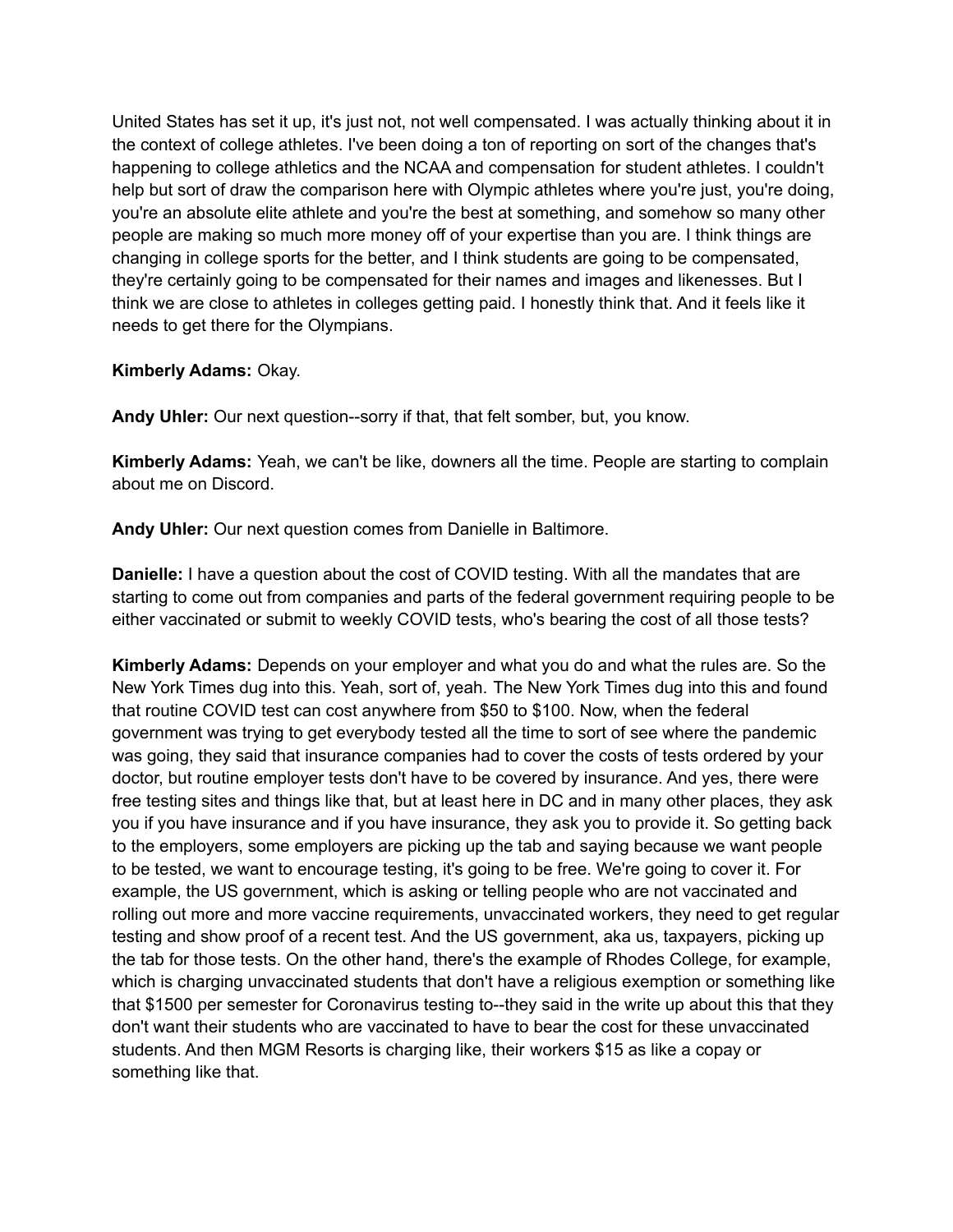**Andy Uhler:** Right, right. I remember right, I guess right in the middle of sort of probably last summer, I read about, I did a little bit of reporting on, at airports and sort of airlines figuring out that they could give rapid tests. But if you were, if you wanted to go to Hawaii, for instance, you had to have a negative test that allowed you to get on the plane. And so then airlines and airports were providing those tests, but it was gonna cost you \$100 bucks. And so it was one of those things where it was do you want to do this thing? Well, we are offering this service, but it's not free, and you're gonna have to pay for it. I don't think--you're right, it sort of feels like the employer, the onus has been put on the employee. I suppose if you're unvaccinated. Does it feel like that? I mean, I know you and I were talking about this yesterday, but sort of a little bit more pressure from the employer to get vaccinated. Is that fair?

**Kimberly Adams:** Yeah, and I think that there's probably, we're going to start seeing increased demands, pressure situations where people who choose for non-health related or religious related reasons to remain unvaccinated, there's probably going to be more pressure that they should have to bear that cost. I wouldn't be surprised if we saw insurance companies saying they're no longer going to, you know, keep footing the bill for these things when people are choosing not to get vaccines, but that's, that's still rolling out. Germany said that it will stop paying for COVID tests for people who, who are making the choice not to get vaccinated. Alright, the last question I will answer is from Ramone in Los Angeles, who wrote wanting to know where Molly was. She and Kai are both on vacation until next week. I will be back tomorrow with Meghan McCarty Carino, and a big thank you to Andy for joining the past couple of days. It's been, it's been fun.

**Andy Uhler:** It's been great.

**Kimberly Adams:** Even if we, we went to the dark place a couple times. But yeah, that's it for what do you want to know Wednesday.

**Andy Uhler:** Keep sending your questions, please. We're at makemesmart@marketplace.org. You can also leave us a voicemail, that number is 508-827-6278, also known as 408-508--excuse me--UB-SMART.

**Kimberly Adams:** I wonder what the 408 area code is.

**Andy Uhler:** I know, I was just thinking about what I said.

**Kimberly Adams:** Make Me Smart is produced by Marissa Cabrera, who digs in and pulls all those numbers for us. Today's program was engineered by Brian Allison.

**Andy Uhler:** Ben Tolliday and Danny Ramirez composed our theme music. Our senior producer is Bridget Bodnar.

**Kimberly Adams:** I'm just gonna go look it up right now. 408 area code.